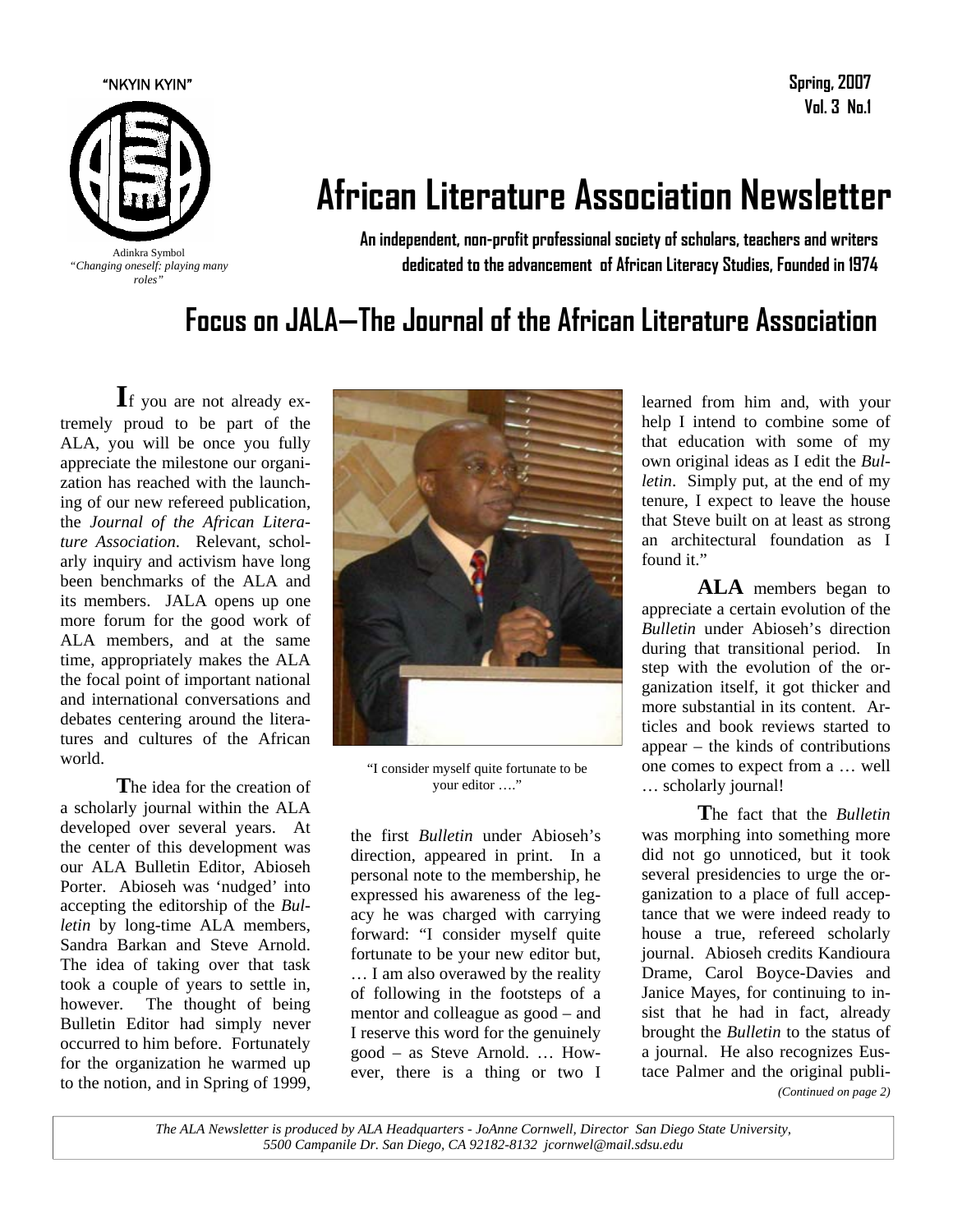cations committee for working to firm everything up.

**H**ave there been doubts? Of course. These have been reasoned doubts and objections, to be sure: What about our relationship to RAL? Given the ALA's resources – financial and human - what of our ability to sustain this project over the long term? "I never felt people doubted my competence," says Abioseh. " It was just whether or not the organization could pull it off." In the end, the overwhelming support of colleagues and the membership at large convinced Abioseh and the ALA Executive that the time was indeed right.

**JALA** is now a reality, the first issue is at hand, and the sense of personal and professional achievement on the part of it's first Editorin-Chief is appropriately grand! "I'm elated on two counts. First, Africa's children can do things in tangible ways to make their own contributions known. Second, just to be involved in some of the exciting scholarship that is going on, and to hear the many voices of Africa, is amazing!"

**O**n a professional level, Abioseh acknowledges that his new position is being duly recognized by his home institution, but more importantly, Africanist scholars everywhere will now be able to benefit professionally from the existence of this newest Journal in the discipline.

**T**rue to form, Abioseh puts it all into perspective by taking the spotlight off of himself. He reminds us that this is all "just another step in the progressive movement of the ALA." Let's all rejoice and congratulate ourselves, while continuing to look forward to the next great and worthwhile task or idea we need to develop and nurture to fruition!

## What Makes JALA Tick? (The Editorial Board and the blind submission process)

JALA has an editorial board made up of … members: (list)

The role of editorial board members is not primarily that of reviewing articles. This is done not only to maintain the anonymity of article reviewers, but also to ensure the quality and fairness of the evaluations in a broad range of areas. Article review tasks are assigned based on a broad pool of recognized scholars – generally within the ALA – who have the specific expertise required.

In order to ensure consistency among reviewers, Abioseh provides each with a copy of the *Manuscript Readers Guidelines*. With the aid of this document, reviewers can make useful assessments of each article in terms of its content and structure, as well as the grammar and syntax through which its ideas are delivered. An article may be 'recommended,' 'recommended with revisions,' 'rejected outright,' or 'rejected with the possibility of re-submission.'

Finally, the review document provides an area for "confidential comments to the editor" to ensure that the reviewer has every opportunity to be candid about her/his reactions to the article in question.



## What's in a "Deputy Vice-President?"

 Let's try 'concern for institutional continuity' and 'dedication to the flow of accurate information' for openers!

 When the ALA instituted the office of Deputy Vice-President several years ago, it was with the hope that this provisional office would never need to be activated. The idea that a sitting President or a Vice-President might (for unforeseeable reasons) be unable to carry out the duties of their office, was an unpleasant idea that the Executive Council nonetheless had to face.

 When the unthinkable happened and for health reasons, Vice-President Thelma Pinto, was unable to carry out her duties last Fall, Ngwarsungu Chiwengo was standing by. The Executive Council appreciates the effectiveness of Chwengo's leadership under such a delicate set of circumstances. From an institutional perspective, her transition into office was seamless. For example, her efficiency in working with election candidates and the Headquarters Director ensured that our annual elections stayed on track.

 The ALA Executive Council is fortunate that, as it refines the role of Deputy Vice-President in the future, it will benefit from the benchmark set for the organization by Chiwengo.  $\blacksquare$ 

Ngwarsungu Chiwengo is an Associate Professor at Creighton University in Omaha, NE.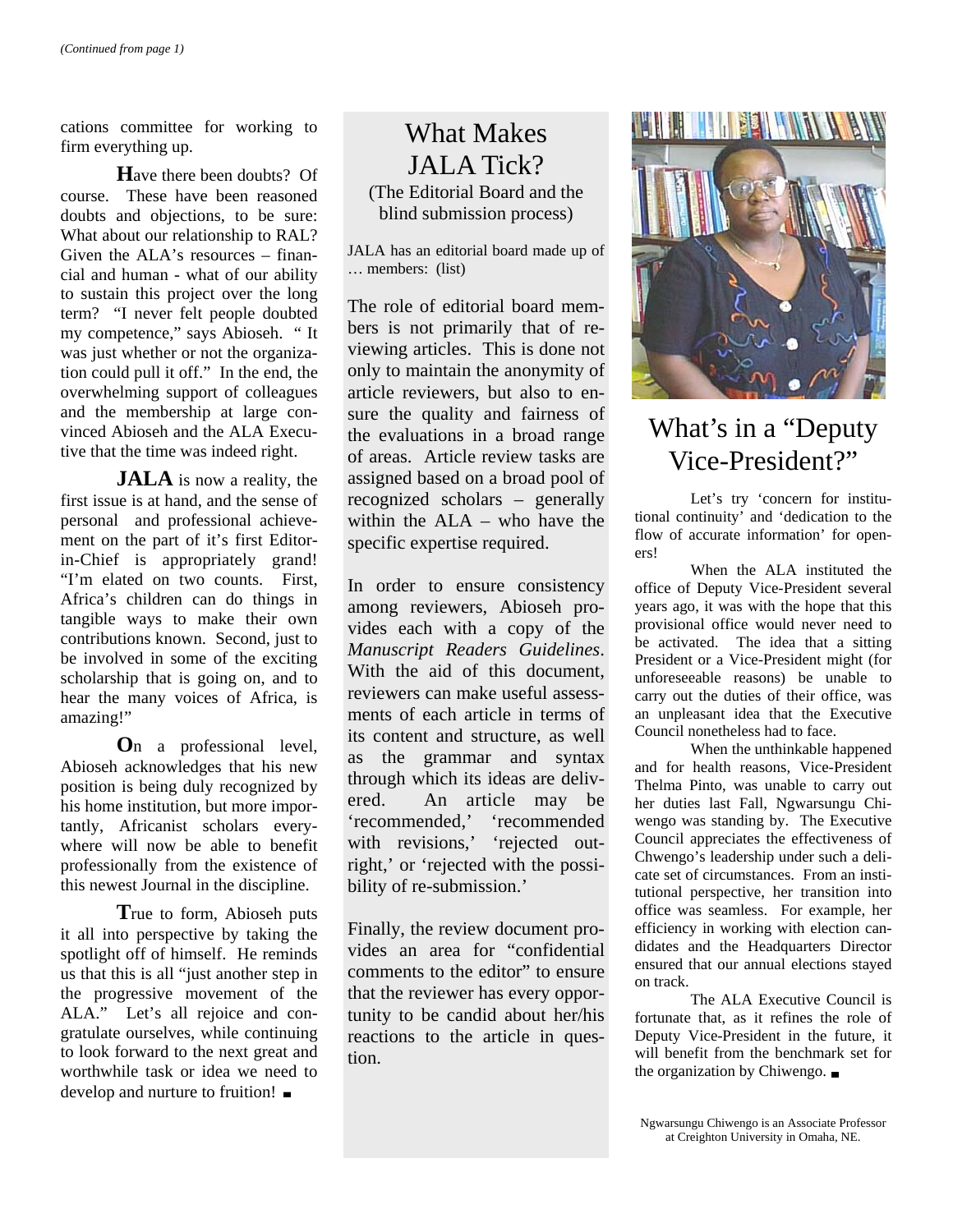## *· Time and History: "Wole Soyinka and the Drama of Exis-*

*tence"* **- Request for articles for a special issue**: For its special issue on the philosophical significance of Wole Soyinka's writing, the journal *Philosophia Africana* solicits relevant articles on any aspects of his versatile work. Contributors may examine Soyinka's work in any genre - drama, poetry, fiction, occasional essays, or criticism - but analysis must focus on those themes with special appeal to an audience interested in philosophy. Relevant topics may address issues in one branch or several branches of the discipline, such as: aesthetic theories, philosophy of culture, ethics and morality, epistemology and metaphysics, or philosophy of religion. Other topics may address matters in Soyinka's cultural and social thought from the perspective of existentialism, political theory or activism, theories of tradition and change, or philosophy of history. **Send title and abstract (max. 200 wds) by 3/30.** Completed articles (7,000 words or less) are due by 11/30/07. Submissions and inquiries can be sent by e-mail to: Dr. Peter Gratton, africana@condor.depaul.edu or posted to: The Editors, Philosophia Africana, Department of Philosophy, DePaul University, 2352 N. Clifton Ave, Ste. 150, Chicago, IL 60614. For detailed "Notes for Contributors" visit: http://condor.depaul.edu/ ~africana/html/notes.html

### *Engendering" the Diaspora: Gender, Culture, Race and Identity in the Contemporary African World. Journal of Pan African*

*Studies.* This Special Edition invites new approaches to the study of gender dynamics in Africa and the Diaspora that hold paramount the influence of race and culture on the development/maintenance of gendered identities. Thus, "Engendering" the Diaspora: Gender, Culture, Race and Identity in the Contemporary African World" will focus on interdisciplinary issues reflective of the intersections of gender, culture and race in an effort to understand variations of

African identities. Seeking articles that examine social and cultural constructions, deconstructions, and reconstructions of gender, variations in gender roles, gender relations, and responses to non-African structures as they relate to gender, as well as those that seek to challenge the very conceptualizations of gender that have been used to define, describe and/or categorize Africandescended women and men. For complete submission guidelines, please contact the guest editors, Yaba Amgborale Blay & Kaila Adia Story, Department of African American Studies, Temple University at engender@temple.edu

### *Navigating African and Black Diaspora: Crossing, Belonging and Presence - The Journal of African and Black Diaspora*

*(Routledge)* seeks manuscripts that critically examine notions of crossing, belonging and presence in the context of African and Black Diaspora. The journal of African and Black Diaspora is devoted to a critical interrogation of the trans/ national movements, locations and intersections of subjectivity within the African Diaspora in the context of globalization as well as in different discourses, practices and political contexts. The journal seeks to broaden and deepen the study of the African and Black Diaspora by providing a critical venue for new historical and theoretical interventions to map out the intersections and multiple narratives of the African and Black Diaspora with other diasporas in all parts of the globe and across time and space. **The deadline for submission is March 30, 2007.** For submission information contact Sandra Jackson, Center for Black Diaspora at DePaul University, siackson@depaul.edu.

## *African Film Conference, 2007, Center for African Studies, University of Illinois, Urbana-*

*Champaign.* The African film conference in Urbana-Champaign will explore how an appreciation of films as mode of

expression and form can be combined with an understanding of their content. The conference seeks abstracts on thematic and stylistic development in African filmmaking and on the way the films reflect and feed upon urban popular culture. A subset of related themes involve the connections to international film making styles or to the ethnographic and documentary film traditions, including considerations of emerging regional and national styles within Africa. Please send abstracts of 250-300 words to either one of us, by e-mail or by post. **Abstract submission deadline: May 31, 2007. Conference date: November 9-10, 2007.** For more information contact Mahir Saul, Department of Anthropology, University of Illinois **m**saul@uiuc.edu, or Ralph Austen, Department of History, University of Chicago wwb3@uchicago.edu.

*Seeking one or two additional participants for an ASA panel, tentatively called "What's Wrong with Human Rights Films".* Recent films including "Blood Diamond" and "Shooting Dogs" present Africa's humanitarian catastrophes to vast audiences. Educators understandably are tempted to use such films as teaching aids. Often, however, the films promote a bundle of ideas including some to which many educators presumably do not subscribe. Demonizing of the groups and categories alleged to have perpetrated the mass violence is one such questionable idea. Another is the employment of a Western male protagonist, whose own consciousness supposedly is raised during the course of the events. Africa and Africans remain in the background. We propose a panel to discuss the problems of posed by such films. What stance should we as Africanists adopt toward these films? Should we use them in the classroom? If they are to be used, what sorts of contextualizing materials should accompany them? Contact Thomas Turner, Political Science, Virginia Commonwealth University, 1160 Shenandoah St., Harrisonburg, VA 22802, USA. Cell 1-304-650-3999. Email: tommyagain@yahoo.com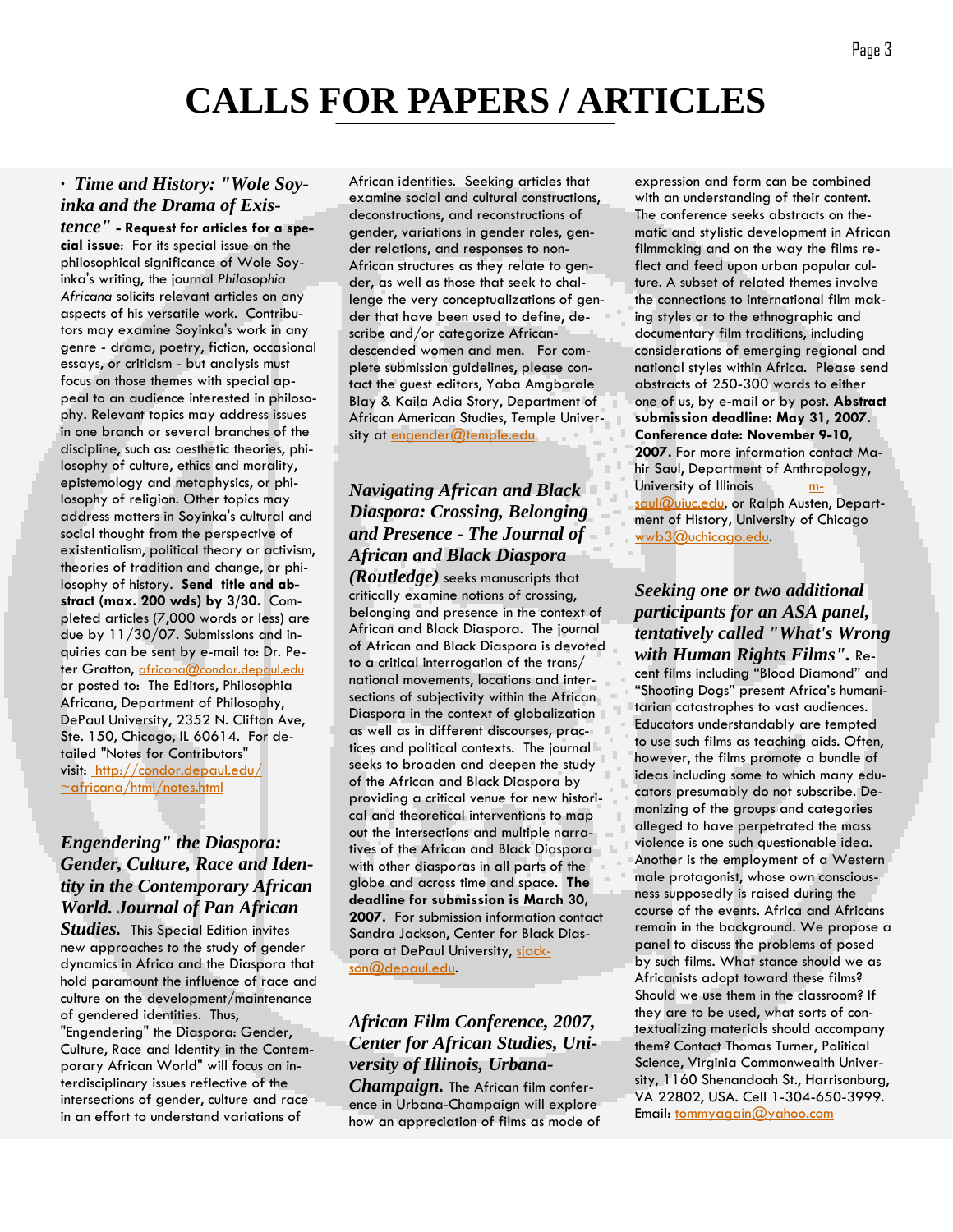## **Position Annouoncements**

### *The Department of African American Studies at Temple*

*University* announces openings for two non tenure-track visiting **Lecturer** positions for Academic Year 2007- 2008, with a possibility of continuation for a second academic year.

**Contact Info:** 

Dr. Nathaniel Norment, Jr. Chair, African American Studies Temple University Gladfelter Hall - 810 1115 W. Berks Street Philadelphia, PA 19121 USA

### *African-American Studies: Postdoctoral Researcher, Black American Studies, University of*

*Delaware.* The Black American Studies (BAMS) Program at the University of Delaware invites applications for a residential postdoctoral research position starting September 1, 2007, with renewal for a 2nd year possible. Postdoctoral Researcher Search Committee

#### **Contact Info:**

Black American Studies Program University of Delaware 417 Ewing Hall Newark, DE 19716

## *University of Missouri-Columbia*

#### *Assistant/Full Professor* (**Joint Position between Black Studies and either Educational, School, or Counseling Psychology)**

The University of Missouri seeks applicants for an open rank, nine-month, tenure track position between Black Studies (.49 FTE) and the College of Education's Department of Educational, School, & Counseling Psychology (ESCP: .51 FTE, tenure home) beginning Fall Semester 2007.

#### **Contact Info:**

Dr. Richard H. Cox, Search Committee Co-Chair, Department of Educational, School, and Counseling Psychology, 16 Hill Hall, University of Missouri-Columbia, Columbia, Missouri, 65211. Applications will be reviewed beginning March 15, 2007 and thereafter until the position is filled.

## *Old Dominion University Department of Women's Studies*

invites applications for a full-time one year temporary position at the Assistant Professor level, to begin July 25, 2007. Qualifications: Ph.D. in a relevant field with a substantial focus in Women's Studies, or an equivalent terminal degree, such as a MFA. ABD's will be considered. The area of interest is open but preference will be given to those with expertise in African American Studies, African Studies or Asian Studies.

#### **Contact Info:**

Dr. Ruth Triplett, Search Committee Department of Women's Studies Batten Arts & Letters 6027 Old Dominion University Norfolk, Virginia 23529 rtriplet@odu.edu (757) 683-3823 (757) 683-4895 - Fax **Website:** http://www.odu.edu

## *Smuts Research Fellowship in African Studies*

*Centre of African Studies*

Salary: £24,402-£31,840 pa The Centre of African Studies invites applications for the Smuts Research Fellowship in African Studies, from candidates at the postdoctoral level in all disciplines within the humanities and social sciences. Applicants will have gained a PhD (or equivalent) within the last five years or will have gained a PhD by the time of the appointment. The appointment will be from 1 October 2007 for a period of three years, and is non-renewable. **Contact Info:** 

The Administrator University of Cambridge Centre of African Studies Free School Lane Cambridge CB2 3RQ (UK) **Website:** http:// www.african.cam.ac.uk/

## *The Department of African American and African Studies*

*at Ohio State University* invites applications and nominations for the position of Department Chair. As one of the largest and most dynamic departments of its kind in the country, we offer the undergraduate major and minor and a Master of Arts degree as well as a community extension center that serves as the outreach arm of the department.

we are especially interested in applicants with a specialization in African and/or African American women's studies. Send letter of application, c.v., and three letters of reference to: Prof. Ted McDaniel, Chair, Search Committee, Department of African American and African Studies, 486 University Hall, 230 N. Oval Mall, The Ohio State University, Columbus, Ohio 43210. Although the screening of applications will begin March 30, we will continue until a new chair is named.

#### **Contact Info:**

Dr. William T. McDaniel Chair, Search Committee Department of African American & African Studies 486 University Hall 230 N. Oval Mall Columbus, Ohio 43210 **Website:** http://aaas.osu.edu

"NKYIN KYIN"



Adinkra Symbol *"Changing oneself: playing many*   $roles$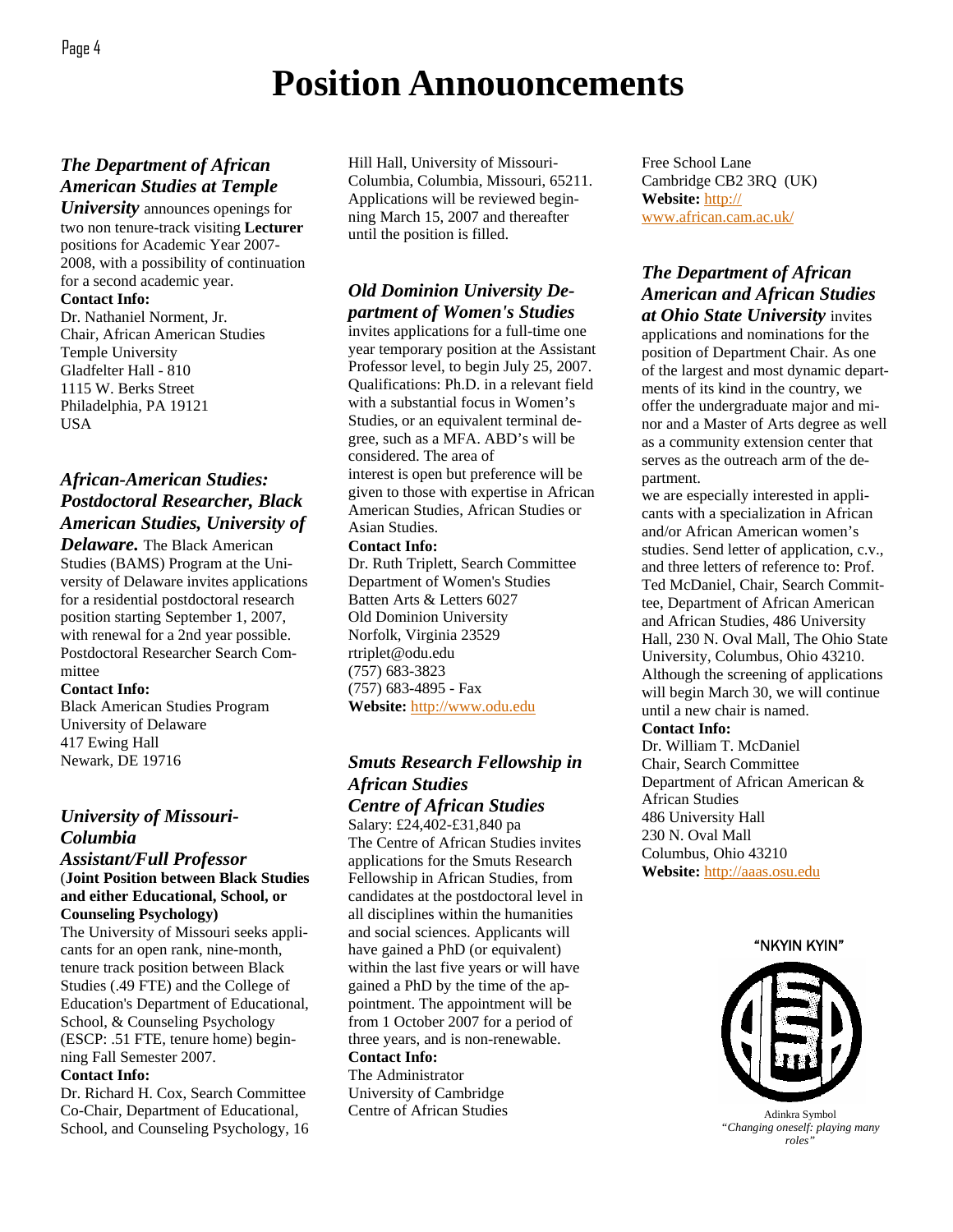## **2007 Fonlon-Nichols Recipient: Dr. Nawal El Saadawi**

 **E**gyptian feminist, sociologist, medical doctor and militant spokesperson for Arab women's issues, Nawal El Saadawi is one of the most widely translated Egyptian writers whose works currently appear in dozens of languages.

 Born in 1931 in a small village outside of Cairo. El Saadawi was raised in a large, traditional household. Her youth was an interesting mix of traditional and progressive influences. In a household where the father insisted that all of his children be educated, she was nonetheless "circumcised" at the age of six. El Saadawi attributes some of her revolutionary 'fire' to her mother, who's married status prevented her from fully actualizing activist tendancies.

 Despite religious and colonial dictates imposed on rural women, El Saadawi graduated from the University of Cairo in 1955 with a degree in psychiatry, and went on to become Egypt's Director of Public Health.

Over the years, El Saadawi's writings resulted in an ongoing string of difficulties and dangers in her life. In 1972 she lost her job in the Egyptian government. The magazine, *Health*, which she had founded and edited for more than three years, was closed down. In 1981 President Sadat put her in prison, where she remained until one month after his assassination. From 1988 to 1993 her name appeared on several death lists, and she was forced to live in exile. In 1991, the government decreed that the Arab Women's Solidarity Association (AWSA) be closed down, as well as *Noon,* the magazine published by that organization. In 2004, her novel, The Fall of the Imam, was banned in Cairo, and new novel, Al Riwaya ( in Arabic ) was banned in Egypt .

 In spite of the disruptions and upsets she has had to endure – or per-

haps because of them – El Saadawi has been an extremely prolific writer. To date, she has nearly 30 books to her credit, including fiction novels, short stories, plays and non-fiction works. One of the works for whick



she is best known is The Hidden Face of Eve, published in 1977. This work gained her notoriety in part because of its early, bold challenge to then taboo topics such as female genital mutilation, prostitution, sexual relationships, marriage and divorce and Islamic fundamentalism.

 El Saadawi has long been a champion for Egyptian women's social and intellectual freedom. She has been quoted as saying, "Nothing is more perilous than truth in a world that lies." Despite personal cost, she continues to be one of the world's most outspoken champions for human dignity and equality, and in 2004, actually presented herself as a candidate for the presidential elections in Egypt .

 Dr. El Sadaawi is often pictured – on her website and elsewhere - with her husband and collaborator, Sherif Youssef Hetata, whom she was nearly forced to divorce (according to Hisba law) in 2001. Dr. Hetata is himself a novelist and medical doctor who, since 1968, has devoted himself to novels, and has translated some of the works of Nawal El Saadawi into English.

Sources for this article:

Nawal El Saadawi website: www.nawalsaadawi.net and "Nawal Saadawi" by Jennifer McBride

El Saasawi's website includes a complete list of her publications.

## **Congratulations and Thank You! to Janice Spleth, Sandra Dixon and all of your assistants from West Virginia University for convening the 33rd African Literature Association Annual Conference!**

Invited writers include:

**Josefina Baez.** (Dominican Republic/ New York). Poet, playwright, actress, theatre director educator

**Syl Cheney-Coker** Sierra Leonean poet and novelist

**Tierno Monénembo.** Novelist. Born in Guinea, he has lived much of his life as an exile in France.

**Dennis Brutus** Poet, born in Zimbabwe of South African parents, currently on faculty at the University of Pittsburg.

**Regina Yaou** Novelist, born in the Ivory Coast.

ALSO: From Trinidad: **Ellie Mannette,** the "father of the modern steel drum"